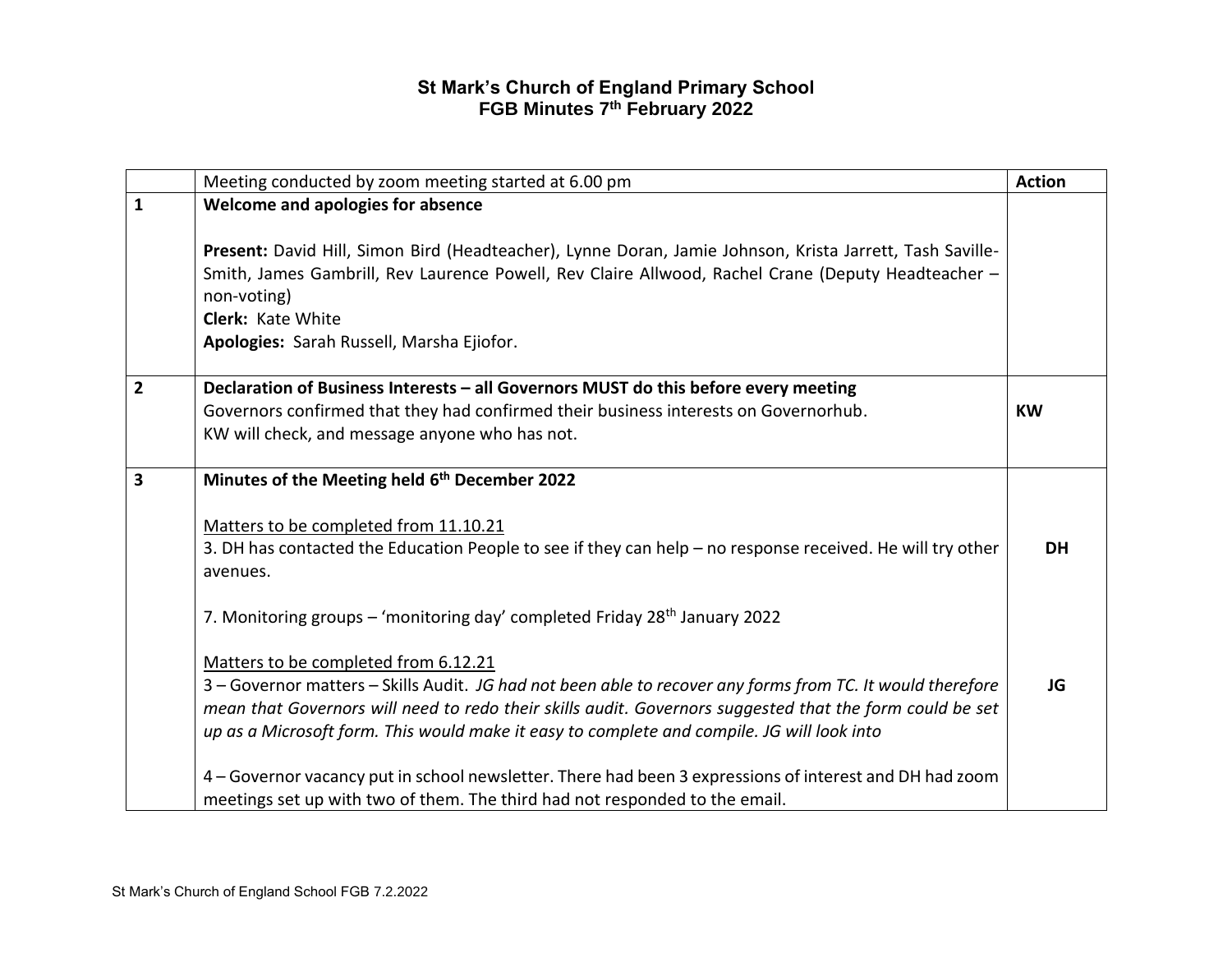|   | 4 - JJ had approached one parent on the playground who had appeared interested and would speak to                 |       |
|---|-------------------------------------------------------------------------------------------------------------------|-------|
|   | her again.                                                                                                        |       |
|   |                                                                                                                   |       |
|   | 4 - JG had been reappointed                                                                                       |       |
|   |                                                                                                                   |       |
|   |                                                                                                                   |       |
|   | 5 - SEF - SB had sent this to DH                                                                                  |       |
|   |                                                                                                                   |       |
|   | 7 - Photos of students who have left the school have been taken off the website                                   |       |
|   |                                                                                                                   |       |
|   |                                                                                                                   |       |
|   | 8 - Policy for Recruitment and Induction of new governors - see Policies                                          |       |
|   |                                                                                                                   |       |
|   |                                                                                                                   |       |
|   |                                                                                                                   |       |
|   | The Minutes of 6 <sup>th</sup> December 2021 were agreed by the FGB.                                              |       |
| 4 | <b>Governor Matters</b>                                                                                           |       |
|   | Paul Avis had resigned w.e.f. 18.21.21 this meant that there were vacancies on groups that he had<br>$\bullet$    |       |
|   | served on.                                                                                                        |       |
|   |                                                                                                                   |       |
|   | The following elections were made                                                                                 |       |
|   | $\circ$ Leadership and Management - CA                                                                            |       |
|   | HT Performance Management - LP<br>$\circ$                                                                         |       |
|   | Headteacher Pay Panel - LP                                                                                        |       |
|   | $\circ$                                                                                                           |       |
|   | SIAMS -CA – LP is also in this pairing and governors agreed they should meet up to discuss<br>$\circ$             | CA/LP |
|   | <b>SIAMS</b>                                                                                                      |       |
|   |                                                                                                                   |       |
|   |                                                                                                                   |       |
|   | Rev Claire Allwood - appointed 17.1.22 - Foundation Governor (PCC)                                                |       |
|   | Kate White resigned as clerk w.e.f. 1.5.22, Claire Chapman will take on the role, 21.3.22 - she will<br>٠         |       |
|   | shadow and minute at the next FGB. CC is registered to attend four clerking training courses.                     |       |
|   | Krista Jarrett - resigned w.e.f. 8.2.2022 - this leaves a vacancy for a Foundation Governor. LP & CA<br>$\bullet$ | LP/CA |
|   |                                                                                                                   |       |
|   | will look to recruit a new Foundation Governor. The role of SEN governor needs to be filled.                      |       |
|   |                                                                                                                   |       |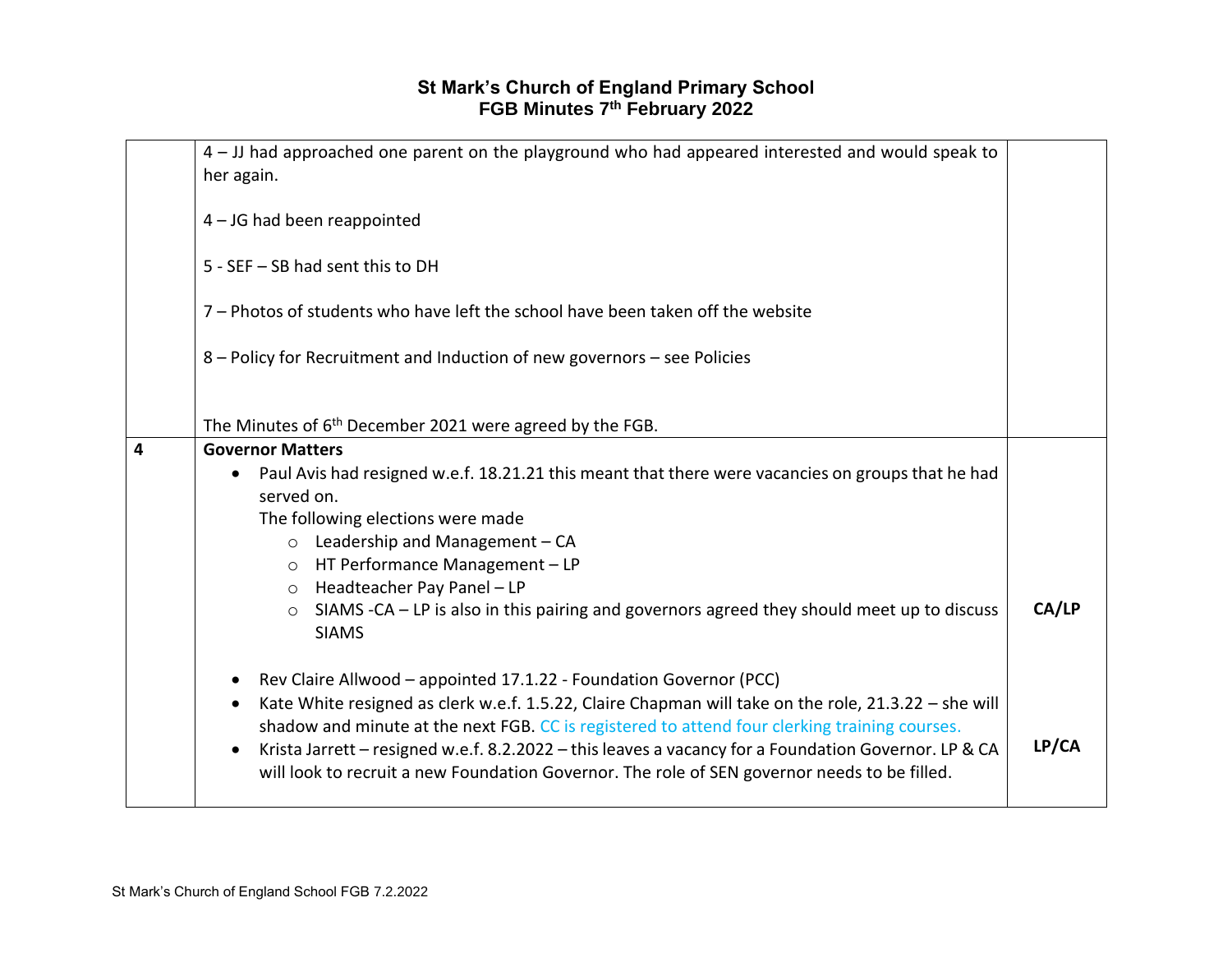| 5 | <b>SLT</b> report                                                                                         |  |
|---|-----------------------------------------------------------------------------------------------------------|--|
|   | SB summarised the report for Governors                                                                    |  |
|   |                                                                                                           |  |
|   | Number on roll                                                                                            |  |
|   | SB advised that he was pleased that the number on roll was strong and stable. In terms of capacity the    |  |
|   | school was now 86% full with year groups at the top of the school at capacity.                            |  |
|   |                                                                                                           |  |
|   | <b>Attendance</b>                                                                                         |  |
|   | Governors asked how the schools' attendance was looking given the on-going effects of the pandemic.       |  |
|   | SB advised that overall it was pretty good, with Covid absences dropping this week.                       |  |
|   |                                                                                                           |  |
|   | Attendance letters had been sent out to parents. Attendance is reviewed termly for any child whose        |  |
|   | attendance falls below 95%. Letters are always sent to parents whose child's attendance is less than      |  |
|   | 90%. There had been some success this term with attendance improving in a few cases.                      |  |
|   | SB does not authorise any holiday absence requests.                                                       |  |
|   |                                                                                                           |  |
|   | Racist incidences                                                                                         |  |
|   | Governors, aware of the increased cultural diversity in the school asked whether the school was seeing    |  |
|   | an increased number of racist incidents. SB advised that the recorded incident on the report related to   |  |
|   | the same family as the incident that had been recorded on the previous report. He felt that the children  |  |
|   | within the school were getting used to the increased cultural diversity and benefitting from it.          |  |
|   | <b>Quality of Education</b>                                                                               |  |
|   | Subject Leadership                                                                                        |  |
|   | Governors commented that the subject leader format that they had seen at the monitoring morning           |  |
|   | looked good. SB - the introduction of this format had allowed staff to crystalize their thinking on where |  |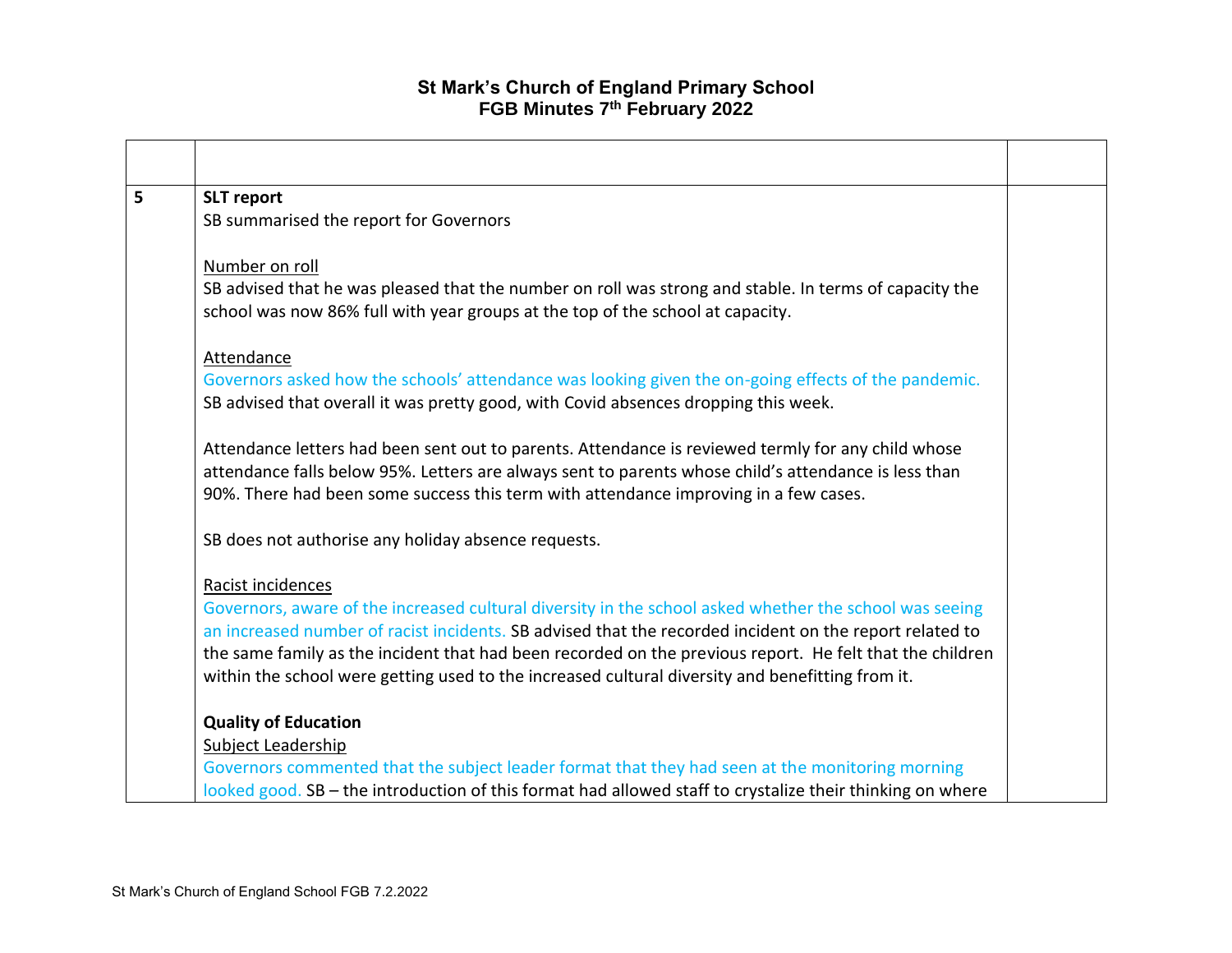|   | their subjects should be going. The majority of staff had now been or were booked on their Ofsted ready<br>subject course and had completed or had booked time out of class to review books and plans across<br>every year group.<br><b>Reading &amp; Phonics</b><br>The school uses the DfE accredited SoundsWrite scheme to teach phonics. The school had just<br>purchased £3300 of phonics books from the scheme and five staff were due to be booked on the<br>SoundsWrite training course. RC/LH were looking at the planning and monitoring the use of this scheme.<br><b>Other</b><br>Parent rep meeting<br>Governors asked what happens to suggestions and comments raised at the meetings. SB advised that<br>one of the parents took minutes, these were sent to him to agree and then the Parent reps circulated<br>them through their class groups. Governors requested that the minutes were from now on shared with<br>Governors. SB will facilitate<br>Nativities/Father Xmas and Xmas church service<br>Governors had feedback that they were the 'best ever', parents had been very pleased that Father Xmas<br>had been able to visit the school, and it was commented that it was a shame that the church service had<br>not been able to happen (by the end of term Covid cases had increased and the decision had been taken<br>by the school and church that it should not proceed). | <b>SB</b> |
|---|-------------------------------------------------------------------------------------------------------------------------------------------------------------------------------------------------------------------------------------------------------------------------------------------------------------------------------------------------------------------------------------------------------------------------------------------------------------------------------------------------------------------------------------------------------------------------------------------------------------------------------------------------------------------------------------------------------------------------------------------------------------------------------------------------------------------------------------------------------------------------------------------------------------------------------------------------------------------------------------------------------------------------------------------------------------------------------------------------------------------------------------------------------------------------------------------------------------------------------------------------------------------------------------------------------------------------------------------------------------------------------------------------------------|-----------|
|   | <b>SDP</b><br>Governors noted that the vision on the SDP needed updating.                                                                                                                                                                                                                                                                                                                                                                                                                                                                                                                                                                                                                                                                                                                                                                                                                                                                                                                                                                                                                                                                                                                                                                                                                                                                                                                                   | <b>SB</b> |
| 6 | Finance - Minutes 11 <sup>th</sup> January 2022.<br>Governors asked if there had been any progress on the replacement of the oil central heating system. SB<br>replied that he had received an email that day advising that a report had been completed, the<br>recommendation due to the age of the building was to go with gas as the replacement, and that the                                                                                                                                                                                                                                                                                                                                                                                                                                                                                                                                                                                                                                                                                                                                                                                                                                                                                                                                                                                                                                           |           |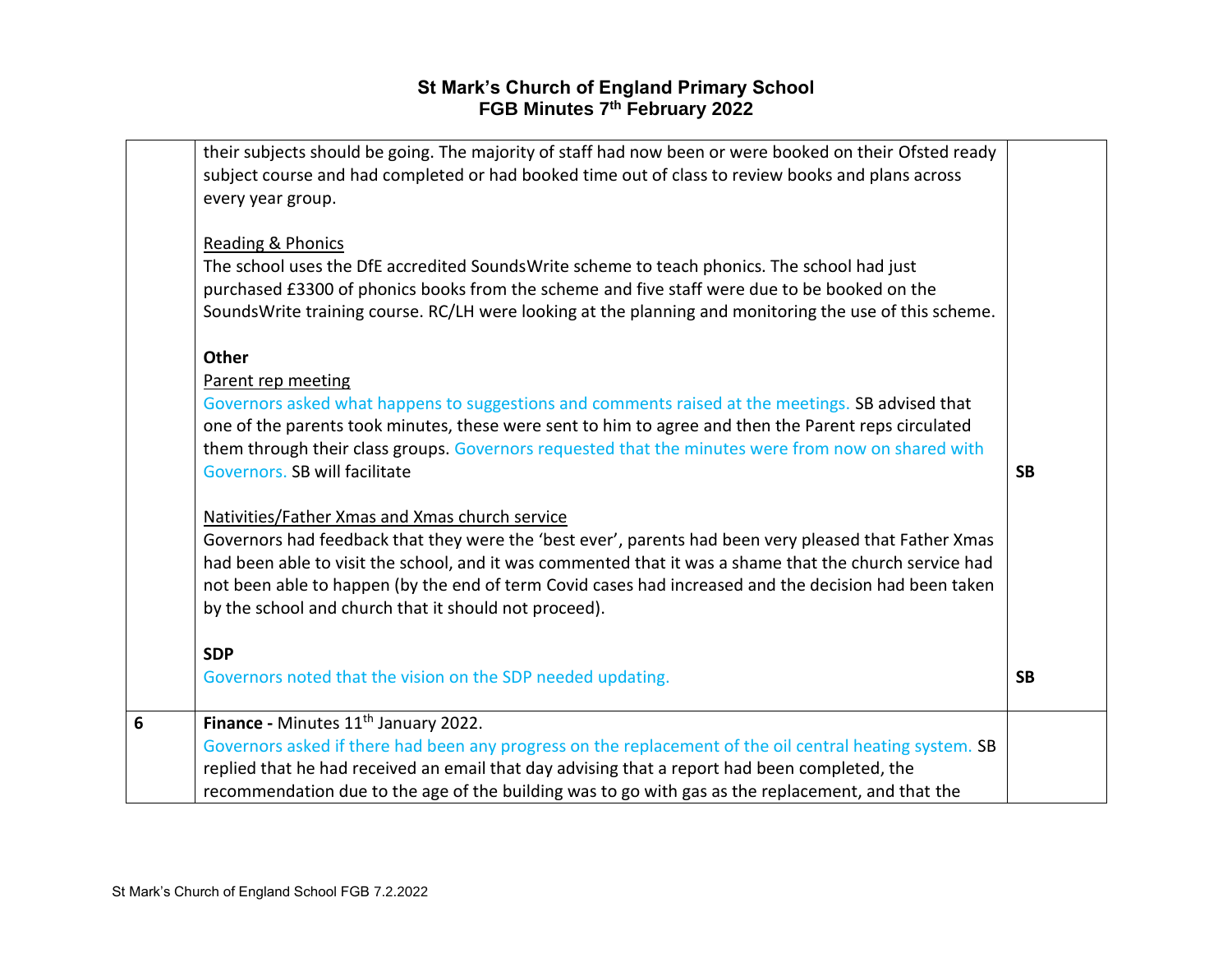|   | decision re replacement was now with the KCC project team. If it is agreed it is now looking like the<br>project would be conducted during the summer holidays.<br>Governors asked if children were allowed to wear coats in school if they were cold. SB replied yes,<br>although a layering approach was preferred and information had gone out to parents in several<br>newsletters.                                                                                                                                                                                                                                                                                                                                                                                                                                                                                                                                                                                                                        |  |
|---|----------------------------------------------------------------------------------------------------------------------------------------------------------------------------------------------------------------------------------------------------------------------------------------------------------------------------------------------------------------------------------------------------------------------------------------------------------------------------------------------------------------------------------------------------------------------------------------------------------------------------------------------------------------------------------------------------------------------------------------------------------------------------------------------------------------------------------------------------------------------------------------------------------------------------------------------------------------------------------------------------------------|--|
|   | Governors asked, how the use of electric heaters were impacting on the schools' energy bills. KW<br>advised that the latest electricity bill was £4500, which far exceeded that which would normally have<br>been expected at this time of year. The school purchases through Kent Laser and was therefore slightly<br>sheltered from the 52% billing increase that has been published nationally through the media.                                                                                                                                                                                                                                                                                                                                                                                                                                                                                                                                                                                           |  |
|   | Governors asked whether the school should consider solar panels. It was noted that the savings return<br>on investment was normally 30 years, so it was agreed that this was not an option.<br>The minutes were accepted by the FGB                                                                                                                                                                                                                                                                                                                                                                                                                                                                                                                                                                                                                                                                                                                                                                            |  |
| 7 | Governor monitoring visits $-$ the following reports had been received.<br>Safeguarding Report – Governors asked NSS how teachers found the CPOMS system. She found<br>$\bullet$<br>it very efficient as incidents could easily be entered straight away. It can be shared with other<br>teachers. SB said that it was a great tool for the DSLs to keep track of the children of concern.<br>SEN Monitoring report 17.1.2022 - SEN Report - Governors asked about the long delays in KCC.<br>$\bullet$<br>SB and other heads had recently met with KCC and discussed the delays and the poor quality of<br>SEN support. The KCC representatives said they would take the points raised away and look into<br>them.<br>Governor Monitoring report Friday am 28 <sup>th</sup> Jan - all groups<br>$\bullet$<br>Governors unanimously agreed that this format had worked well, and had been a rewarding and<br>eye-opening experience allowing governors to meet a lot of different staff and listen to children |  |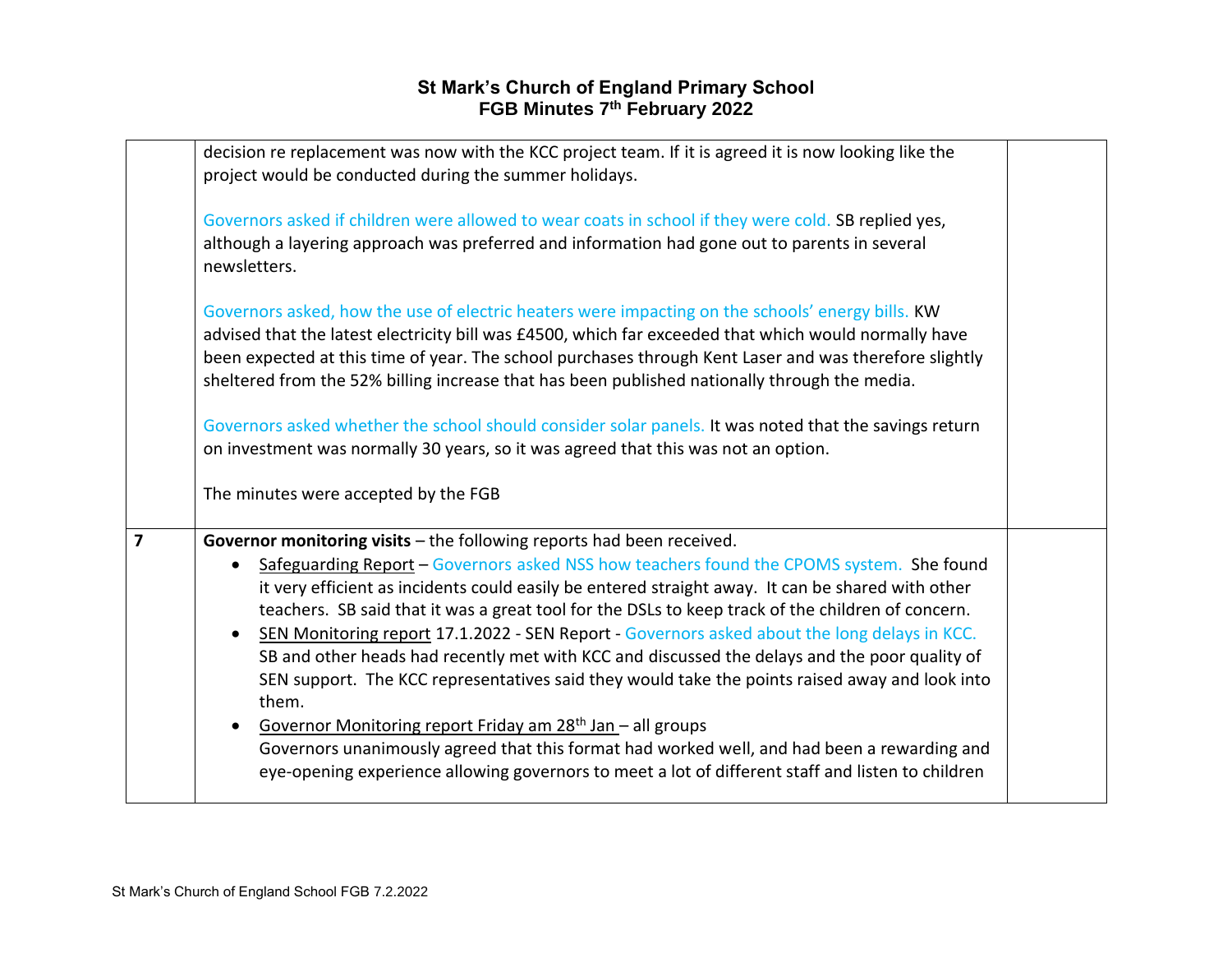|    | read. In terms of any changes that Governors would suggest to the format governors felt that<br>two and half hours would be better than two.<br>Governors asked SB how the format had worked for the school. Was it too disruptive? SB agreed<br>that it had worked well and was very happy for this format to continue for the rest of the<br>academic year. | <b>Governors</b> |
|----|---------------------------------------------------------------------------------------------------------------------------------------------------------------------------------------------------------------------------------------------------------------------------------------------------------------------------------------------------------------|------------------|
| 8  | Policies - The Governors agreed to ratify the following policies.<br>Curriculum Policy – This policy had been updated and Governors felt that it was an excellent policy                                                                                                                                                                                      |                  |
|    | School Absence and Ill Health Policy - Governors queried whether staff should be returning to work                                                                                                                                                                                                                                                            |                  |
|    | before the expiry date of their FIT note. SB advised that where a member of staff felt able to return,                                                                                                                                                                                                                                                        |                  |
|    | even though their FIT note signed them off for a longer period of absence, he has a discussion with<br>the staff member and asks them to consult with their doctor before returning.                                                                                                                                                                          |                  |
|    | Spiritual, Moral, Social and Cultural Policy - Governors felt that this was a very helpful policy.<br>$\bullet$                                                                                                                                                                                                                                               |                  |
|    | New Governor Induction Policy - DH had completely revamped this policy.<br>$\bullet$                                                                                                                                                                                                                                                                          |                  |
|    | Target Setting Policy - agreed with no comments.<br>$\bullet$                                                                                                                                                                                                                                                                                                 |                  |
|    | • ECT Policy - One small change as document referred to NQT, not ECT - corrected by KW                                                                                                                                                                                                                                                                        |                  |
|    | Health & Safety Policy - agreed with no comments.                                                                                                                                                                                                                                                                                                             |                  |
| 9  | SIAMS - CA had met with AS and had a productive conversation. Links between the school and church                                                                                                                                                                                                                                                             |                  |
|    | were being built up. The children were very keen to hold crosses in the reflection area. The Leading Lights                                                                                                                                                                                                                                                   |                  |
|    | were bright and engaged. CA commented that the children were not clear who they could go and talk to                                                                                                                                                                                                                                                          |                  |
|    | about faith or prayer. See the Governor monitoring report for further details                                                                                                                                                                                                                                                                                 |                  |
| 10 | Chair's actions/correspondence.                                                                                                                                                                                                                                                                                                                               |                  |
| 11 | <b>AOB</b>                                                                                                                                                                                                                                                                                                                                                    |                  |
| 12 | All FGB discussions are confidential                                                                                                                                                                                                                                                                                                                          |                  |
| 13 | <b>Urgent Business - none</b>                                                                                                                                                                                                                                                                                                                                 |                  |
| 14 | Training - If Governors have completed any training please make sure that they have recorded it on                                                                                                                                                                                                                                                            |                  |
|    | Governorhub – it's on the page where governors make their business declaration                                                                                                                                                                                                                                                                                |                  |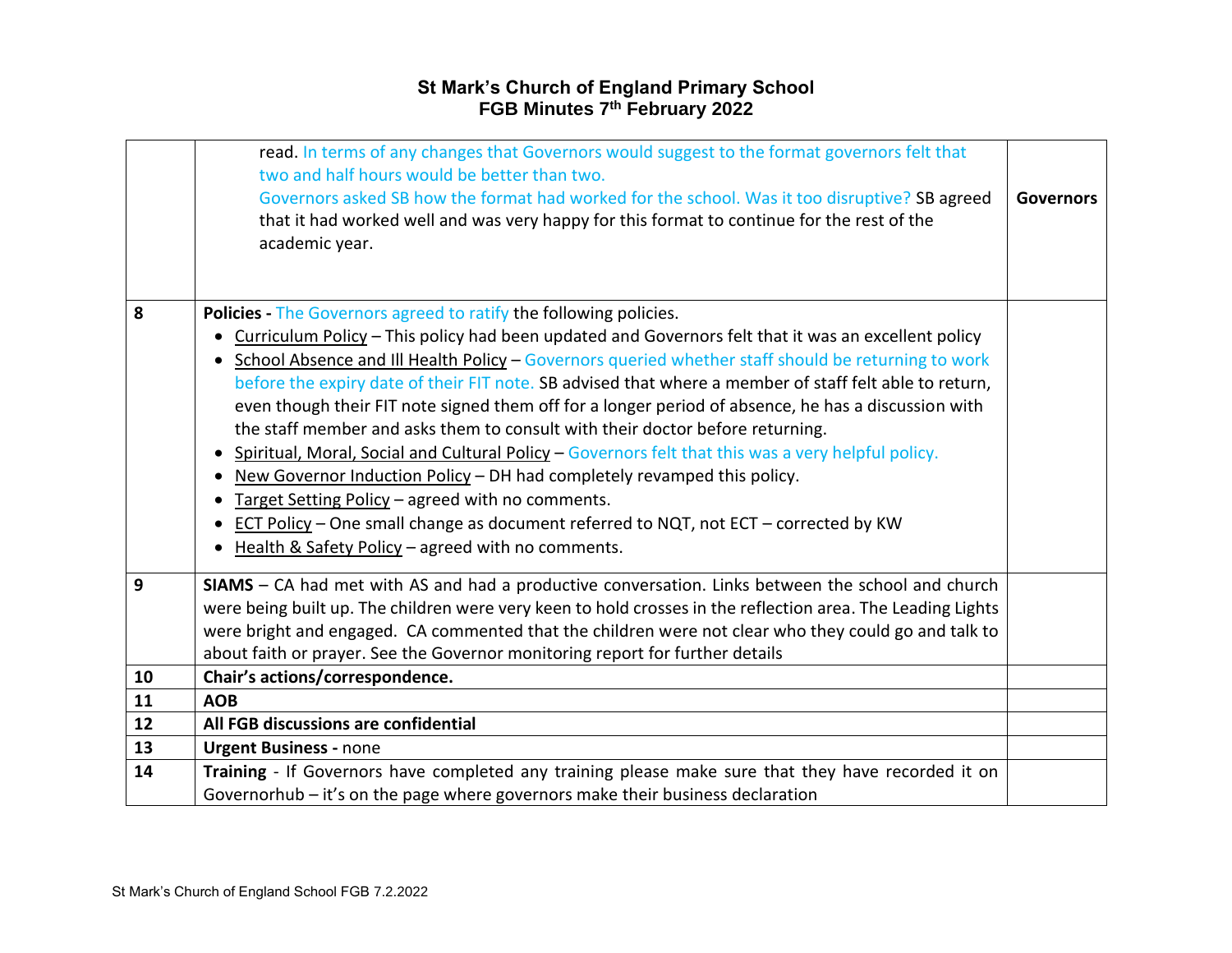| 13 | Date and time of next meeting – Monday's at 6pm via zoom Governors all agreed that they liked the |  |
|----|---------------------------------------------------------------------------------------------------|--|
|    | current zoom format and it was agreed that the next meeting would be held via zoom.               |  |
|    | $21st$ March 2022                                                                                 |  |
|    | $16th$ May 2022                                                                                   |  |
|    | $11th$ July 2022                                                                                  |  |
|    |                                                                                                   |  |

Meeting finished at 6.58 pm

Signed…………………………….……………………. Name ……………………………………………………………… Date ………………….

**Actions to be completed**